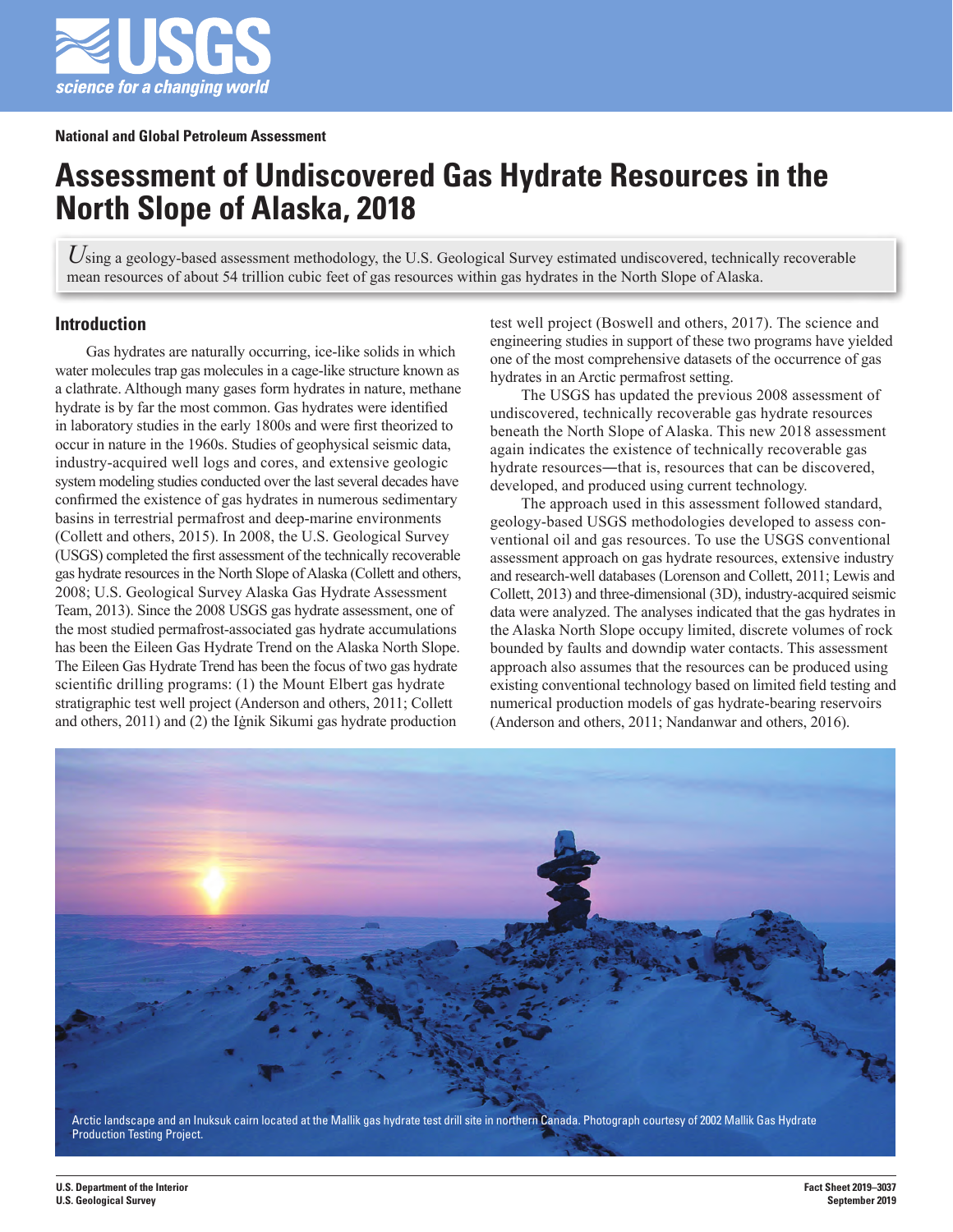### **Geological Framework and Definition of Assessment Units**

The area assessed in the North Slope of Alaska extends from the National Petroleum Reserve-Alaska (NPR-A) on the west through the Arctic National Wildlife Refuge (ANWR) on the east and from the Brooks Range northward to the State-Federal offshore boundary (located 3 miles north of the coastline) (fig. 1). This area covers 41,089 square miles and consists mostly of Federal, State, and Native lands.

The USGS oil and gas assessment methodology begins with the volume of rock to be assessed in the total petroleum system (TPS) being apportioned into subunits termed assessment units (AUs). The assessment procedure generally estimates the number and size of undiscovered hydrocarbon accumulations and assesses the geologic risk associated with each AU. The Northern Alaska Gas Hydrate TPS includes Cretaceous and Tertiary reservoir rocks divided into three AUs (fig. 1), listed from oldest to youngest: the Nanushuk Formation Gas Hydrate AU, the Tuluvak-Schrader Bluff-Prince Creek Formations Gas Hydrate AU, and the Sagavanirktok Formation Gas Hydrate AU.

The geologic model used to define the AUs and to set the limits of the TPS involved defining and characterizing the parts of the gas hydrate petroleum system (including gas hydrate stability conditions, gas hydrate reservoirs, and gas source and migration) that control the presence of gas hydrate accumulations in each AU (Collett and others, 2011). As a first step, the factors controlling gas hydrate phase equilibria (which are mostly a function of formation temperature and pressure) are used to map the distribution of the gas hydrate stability zone. Characterization of the potential reservoir rocks within the mapped gas hydrate stability zone yielded the three AUs defined in this study. Only gas hydrates below the permafrost section were assessed, thus limiting the AUs to the stratigraphic interval below the base of the permafrost and

above the base of the gas hydrate stability zone. Free-gas potentially trapped below the gas hydrate stability zone was not assessed.

Two of the critical parts of the USGS assessment procedure are the accurate predictions of the expected size and number of undiscovered hydrocarbon accumulations within each of the delineated AUs (table 1). This assessment of the gas hydrate resources in the North Slope of Alaska relied heavily on the analysis of industry-acquired 3D seismic data, which were used to characterize the size, number, and distribution of gas hydrate accumulations in each of the three AUs. The minimum accumulation size considered was 30 billion cubic feet of technically recoverable gas. USGS scientists used established gas hydrate seismic attribute analysis techniques (Lee and others, 2009) to identify 103 seismically inferred gas hydrate accumulations throughout the Northern Alaska Gas Hydrate TPS. These seismically inferred gas hydrate accumulations were used in this assessment to estimate the size and number of gas hydrate accumulations in each AU (table 1).

Geochemical analyses of drill cuttings and core samples from wells drilled in the State of Alaska lands between the Canning and Colville Rivers and within NPR-A indicate that the gas within the drilled and well log inferred gas hydrate accumulations is in part from thermogenic sources, with the thermogenic gas migrating from deeper sources, including known conventional oil and gas accumulations (Collett and others, 2011; Lorenson and Collett, 2011). Thermal conditions conducive to the formation of permafrost and gas hydrates are believed to have persisted in the Arctic since the end of the Pliocene (about 2.58 million years ago) (Collett and others, 2011). In addition, most permafrost-associated gas hydrate accumulations probably developed from preexisting free-gas fields that originally formed in conventional hydrocarbon traps and were later converted to gas hydrates upon the onset of glaciation and cold Arctic conditions. Project-acquired gas geochemistry data



**Figure 1.** Map of the Northern Alaska Province, showing boundaries of the three gas hydrate assessment units (AUs). Adjacent lines illustrate a shared boundary at the outermost line.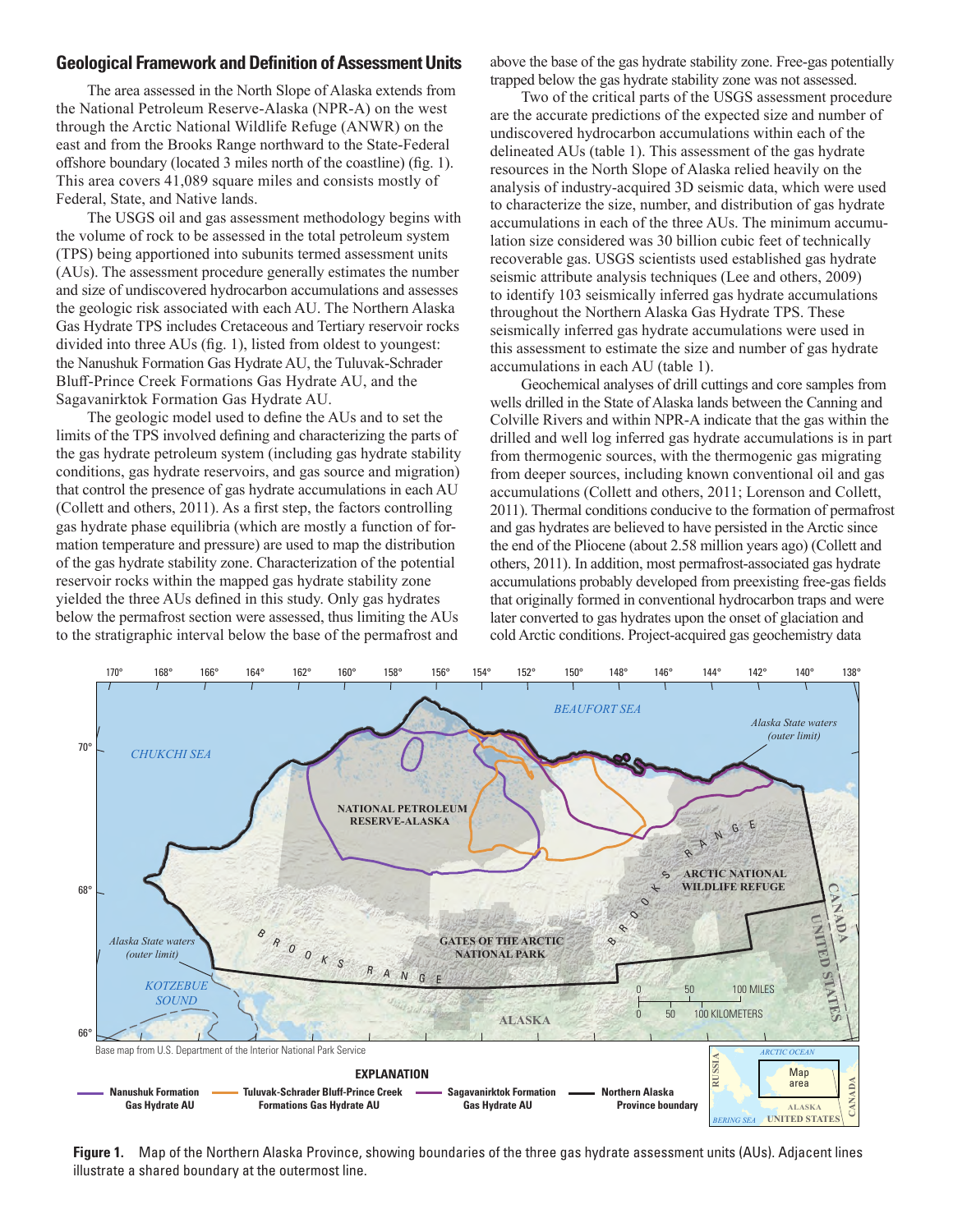#### **Table 1.** Key input data for three gas hydrate assessment units in the Northern Alaska Province.

| <b>Assessment input data—</b><br><b>Conventional AUs</b> | <b>Nanushuk Formation Gas Hydrate AU</b> |               |                                               |                           | <b>Tuluvak-Schrader Bluff-Prince Creek Formations</b><br><b>Gas Hydrate AU</b> |               |                |                           |  |
|----------------------------------------------------------|------------------------------------------|---------------|-----------------------------------------------|---------------------------|--------------------------------------------------------------------------------|---------------|----------------|---------------------------|--|
|                                                          | <b>Minimum</b>                           | <b>Median</b> | <b>Maximum</b>                                | <b>Calculated</b><br>mean | <b>Minimum</b>                                                                 | <b>Median</b> | <b>Maximum</b> | <b>Calculated</b><br>mean |  |
| Number of gas fields                                     |                                          | 100           | 400                                           | 110.3                     |                                                                                | 90            | 360            | 99.2                      |  |
| Size of gas fields (BCFG)                                | 30                                       | 70            | 11,000                                        | 217.4                     | 30                                                                             | 65            | 10,000         | 197.3                     |  |
| AU probability                                           | 0.9                                      |               |                                               |                           | 0.9                                                                            |               |                |                           |  |
| <b>Assessment input data—</b><br><b>Conventional AU</b>  |                                          |               | <b>Sagavanirktok Formation Gas Hydrate AU</b> |                           |                                                                                |               |                |                           |  |
|                                                          | <b>Minimum</b>                           | <b>Median</b> | <b>Maximum</b>                                | <b>Calculated</b><br>mean |                                                                                |               |                |                           |  |
| Number of gas fields                                     |                                          | 150           | 600                                           | 165.4                     |                                                                                |               |                |                           |  |
| Size of gas fields (BCFG)                                | 30                                       | 50            | 3,000                                         | 98.9                      |                                                                                |               |                |                           |  |
| AU probability                                           | 0.9                                      |               |                                               |                           |                                                                                |               |                |                           |  |

[AU, assessment unit; BCFG, billion cubic feet of gas. Shading indicates not applicable]

#### **Table 2.** Results for three gas hydrate assessment units in the Northern Alaska Province.

[BCFG, billion cubic feet of gas; NGL, natural gas liquids; MMBNGL, million barrels of natural gas liquids. Results shown are fully risked estimates. For gas accumulations, all liquids are included in the NGL category. F95 represents a 95-percent chance of at least the amount tabulated; other fractiles are defined similarly. Fractiles are additive under the assumption of perfect positive correlation. Shading indicates not applicable]

|                                                                  | <b>AU</b><br>probability | <b>Accumulation</b><br>type | <b>Total undiscovered resources</b> |            |                |             |                     |            |                |             |  |
|------------------------------------------------------------------|--------------------------|-----------------------------|-------------------------------------|------------|----------------|-------------|---------------------|------------|----------------|-------------|--|
| <b>Total petroleum system</b><br>and assessment units (AUs)      |                          |                             | Gas (BCFG)                          |            |                |             | <b>NGL (MMBNGL)</b> |            |                |             |  |
|                                                                  |                          |                             | <b>F95</b>                          | <b>F50</b> | F <sub>5</sub> | <b>Mean</b> | <b>F95</b>          | <b>F50</b> | F <sub>5</sub> | <b>Mean</b> |  |
| Northern Alaska Gas Hydrate Total Petroleum System               |                          |                             |                                     |            |                |             |                     |            |                |             |  |
| Nanushuk Formation Gas Hydrate AU                                | 0.9                      | Gas                         |                                     | 19.978     | 46,706         | 21.511      | $\theta$            |            |                | $\theta$    |  |
| Tuluvak-Schrader Bluff-Prince Creek<br>Formations Gas Hydrate AU | 0.9                      | Gas                         |                                     | 16.231     | 38,449         | 17,608      | $\theta$            |            |                | $\theta$    |  |
| Sagavanirktok Formation Gas Hydrate AU                           | 0.9                      | Gas                         |                                     | 13,840     | 30,475         | 14,677      | $\theta$            |            |                | $\theta$    |  |
| <b>Total undiscovered conventional resources</b>                 |                          |                             | 0                                   | 50.049     | 115.630        | 53,796      | 0                   | 0          | 0              |             |  |

and information about the distribution of conventional oil and gas accumulations, and their petroleum system linkage to potential gas hydrate accumulations, were used in this assessment to help predict the number of inferred gas hydrate accumulations in each AU (table 1).

The USGS conventional assessment approach also assumes that the hydrocarbon resources being assessed can be produced using existing conventional technology. The production potential of the seismically inferred gas hydrate accumulations in the Alaska North Slope has not been fully field tested; however, these same inferred accumulations have been the focus of a U.S. Department of Energy gas hydrate production research modeling effort and of short-duration field production tests. Although verified only by limited field testing, numerical production models of gas hydrate-bearing reservoirs indicate that gas can be produced from gas hydrates with existing conventional technology (Anderson and others, 2011; Nandanwar and others, 2016; Boswell and others, 2017). This allows the use of the USGS conventional assessment methodology to assess the technically recoverable gas hydrate resources in northern Alaska.

## **Undiscovered Gas Hydrate Resources Summary**

The estimated mean total for the three Alaska North Slope gas hydrate AUs is 53,796 billion cubic feet of gas (BCFG, recoverable) (table 2). These estimates are associated with large ranges of uncertainty (table 2, range of results between F95 and F5), which reflect the immature stage of exploration for this potential resource and concerns associated with producibility of gas hydrates. Of the

Northern Alaska Gas Hydrate TPS mean estimate of 53,796 BCFG, about 27 percent (14,677 BCFG) is within the Sagavanirktok Formation Gas Hydrate AU, 33 percent (17,608 BCFG) is within the Tuluvak-Schrader Bluff-Prince Creek Formations Gas Hydrate AU, and 40 percent (21,511 BCFG) is within the Nanushuk Formation Gas Hydrate AU. Given that relatively few wells have penetrated the expected gas hydrate accumulations in these three AUs, there is significant geologic uncertainty in these estimates, as reflected in the range shown in table 2. Because of the remaining uncertainty associated with the producibility of gas hydrates, each AU probability was risked at a factor of 0.9, which resulted in the estimate that the total undiscovered gas resources at the F95 probability for each AU could be zero.

The estimated mean total of 53,796 BCFG within the gas hydrates in the Northern Alaska Gas Hydrate TPS is less than the 85,427 BCFG reported in the 2008 USGS assessment (Collett and others, 2008; U.S. Geological Survey Alaska Gas Hydrate Assessment Team, 2013). Because of access to additional 3D seismic data volumes and well-log datasets, this 2018 assessment features improved mapping of all three AUs. The Tuluvak-Schrader Bluff-Prince Creek Formations and Nanushuk Formation Gas Hydrate AUs were determined to be smaller and cover less physical area, which resulted in the reduction of the number of estimated gas hydrate accumulations in each AU. The increase of the minimum field-size cutoff from 20 BCFG in 2008 to 30 BCFG in 2018 for all three AUs also contributed to the lower estimated gas volumes in this 2018 assessment.